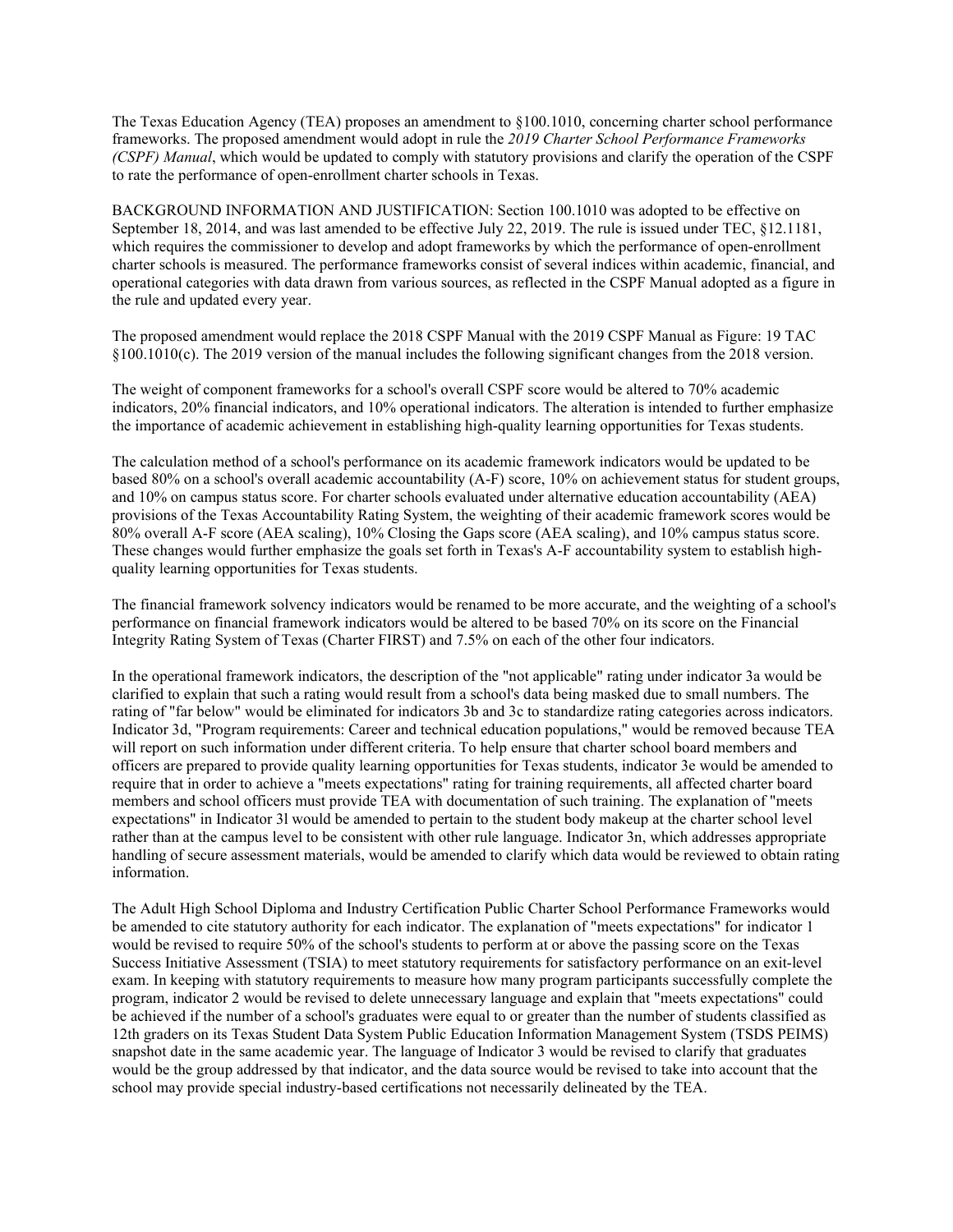The 2019 CSPF Manual would introduce and detail a tiering system by which charter schools' CSPF scores would be used to designate them as falling into one of three tiers, which would in turn inform TEA's authorizing decisions, including assigning appropriate levels of oversight and determining eligibility for expansion amendments as described in 19 TAC §100.1033, making decisions related to renewal or non-renewal for schools in the discretionary category as defined by TEC,  $\S$ 12.1141(c), and revoking charters that have failed to meet CSPF standards as described in TEC,  $\S$ 12.115(a)(5).

Throughout the manual, language would be revised to reflect the way Charter School Performance Frameworks are referred to in statute and include other technical edits.

FISCAL IMPACT: Joe Siedlecki, associate commissioner for charters and innovations, has determined that for the first five-year period the proposal is in effect there are no additional costs to state or local government, including open-enrollment charter schools, required to comply with the proposal.

LOCAL EMPLOYMENT IMPACT: The proposal has no effect on local economy; therefore, no local employment impact statement is required under Texas Government Code, §2001.022.

SMALL BUSINESS, MICROBUSINESS, AND RURAL COMMUNITY IMPACT: The proposal has no direct adverse economic impact for small businesses, microbusinesses, or rural communities; therefore, no regulatory flexibility analysis, specified in Texas Government Code, §2006.002, is required.

COST INCREASE TO REGULATED PERSONS: The proposal does not impose a cost on regulated persons, another state agency, a special district, or a local government and, therefore, is not subject to Texas Government Code, §2001.0045.

TAKINGS IMPACT ASSESSMENT: The proposal does not impose a burden on private real property and, therefore, does not constitute a taking under Texas Government Code, §2007.043.

GOVERNMENT GROWTH IMPACT: TEA staff prepared a Government Growth Impact Statement assessment for this proposed rulemaking. During the first five years the proposed rulemaking would be in effect, it would expandthe existing regulation in that it would revise the title of some indicators on the CSPF, alter the way charter schools' scores are calculated on the CSPF, revise criteria to meet expectations on certain indicators, and specify how CSPF scores would now be used as part of the TEA's authorizing decisions.

The proposed amendment would not create or eliminate a government program; would not require the creation of new employee positions or elimination of existing employee positions; would not require an increase or decrease in future legislative appropriations to the agency; would not require an increase or decrease in fees paid to the agency; would not create a new regulation; would not limit or repeal an existing regulation; would not increase or decrease the number of individuals subject to its applicability; and would not positively or adversely affect the state's economy.

PUBLIC BENEFIT AND COST TO PERSONS: Mr. Siedlecki has determined that for each year of the first five years the proposal is in effect, the public benefit anticipated as a result of enforcing the proposal would be ensuring that rule language is based on current law and that statutorily required charter school performance frameworks data is gathered and used as accurately as possible. There is no anticipated economic cost to persons who are required to comply with the proposal.

DATA AND REPORTING IMPACT: The proposal would have no data or reporting impact.

PRINCIPAL AND CLASSROOM TEACHER PAPERWORK REQUIREMENTS: The TEA has determined that the proposal would not require a written report or other paperwork to be completed by a principal or classroom teacher.

PUBLIC COMMENTS: The public comment period on the proposal begins November 22, 2019, and ends December 23, 2019. A request for a public hearing on the proposal submitted under the Administrative Procedure Act must be received by the commissioner of education not more than 14 calendar days after notice of the proposal